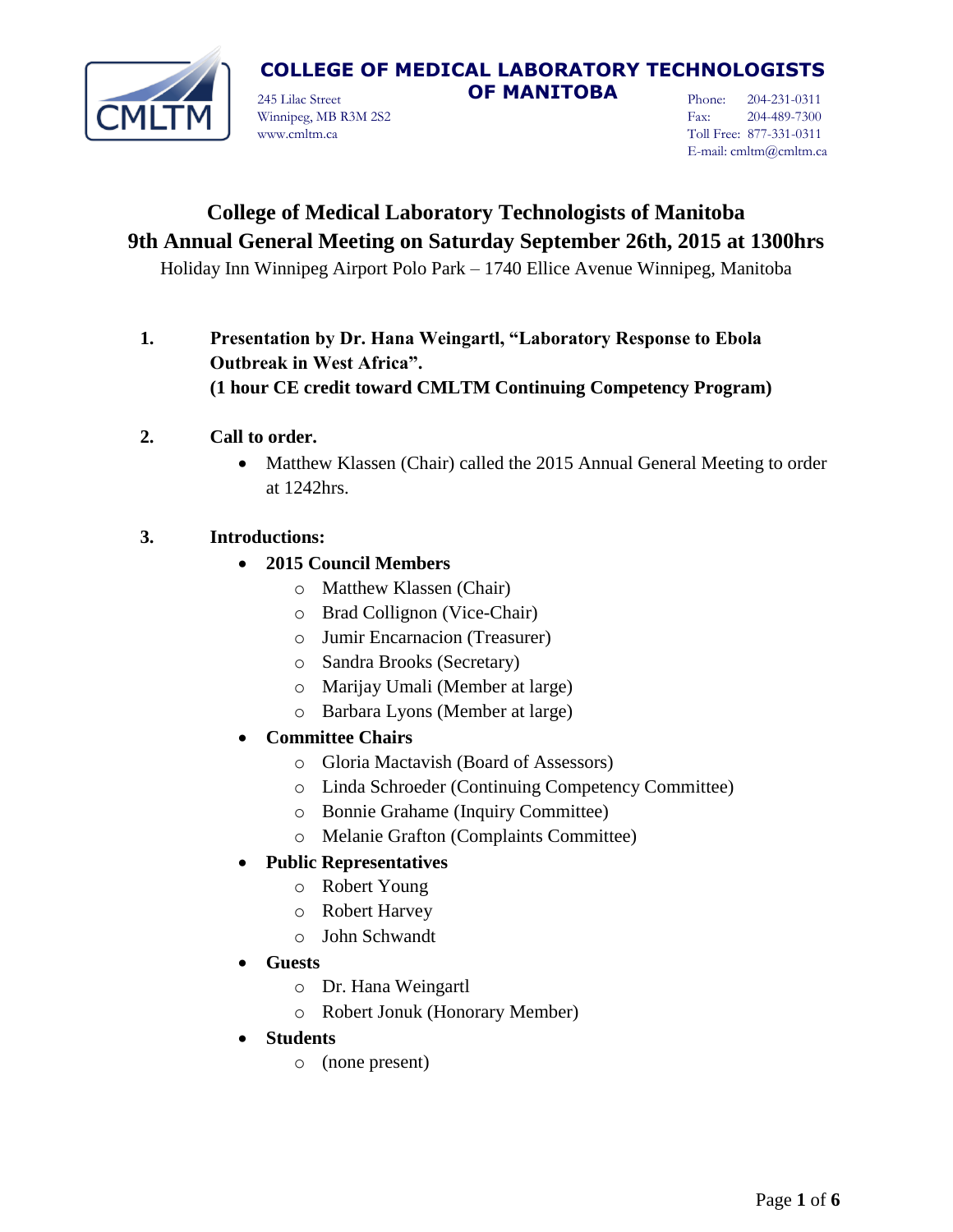

245 Lilac Street **OF MANITOBA** Winnipeg, MB R3M 2S2 www.cmltm.ca

Phone: 204-231-0311 Fax: 204-489-7300 Toll Free: 877-331-0311 E-mail: cmltm@cmltm.ca

### **4. Introduction of Parliamentarian**

Lisa Kendrick will act as 2015 AGM Parliamentarian.

#### **5. Introduction of Scrutineers**

- Robert Young, Robert Harvey, and John Schwandt will carry out the scrutineer's duties.
- A CMLTM member count as determined by the registration table recognized 99 voting members in attendance. Quorum has been met.

#### **6. Chair's Address**

- Matthew Klassen (Chair) addressed the membership.
- **7. 2014 Annual General Meeting Minutes (previously approved by Council)**
	- 2014 AGM minutes presented for comments/questions.
- **8. Questions regarding 2014 Annual Report (previous approved by Council) Motion 15:34** Kenneth Lee/Marcia Tait
	- Be it moved that the 2014 Annual Report be accepted as circulated. **CARRIED**

### **9. Questions regarding 2016 Budget (previous approved by Council)**

- Jumir Encarnacion (Treasurer) reported and presented the 2016 CMLTM budget for approval.
- **Sharleen Barker** (Question) Will the new Deputy Registrar be a paid position? Does the amount listed cover for it? And what does the total office expenses cover? Total professional fees? Professional development fees?

**Jumir Encarnacion** – Yes. It is a part time position that we will be hiring for next year.

The professional development fees also includes Council as we also attend PD seminars to help us further serve the membership.

**Adam Chrobak** – Total office expenses covers the expenses to run the office including; Registrar's expenses to attend meetings, office insurance, office equipment, printing and office supplies. Professional fees are related to our lawyer, accounting firm or any other consultants required. Council feels that it's very important that we have continuing education for our staff. There has always been a line in our budget for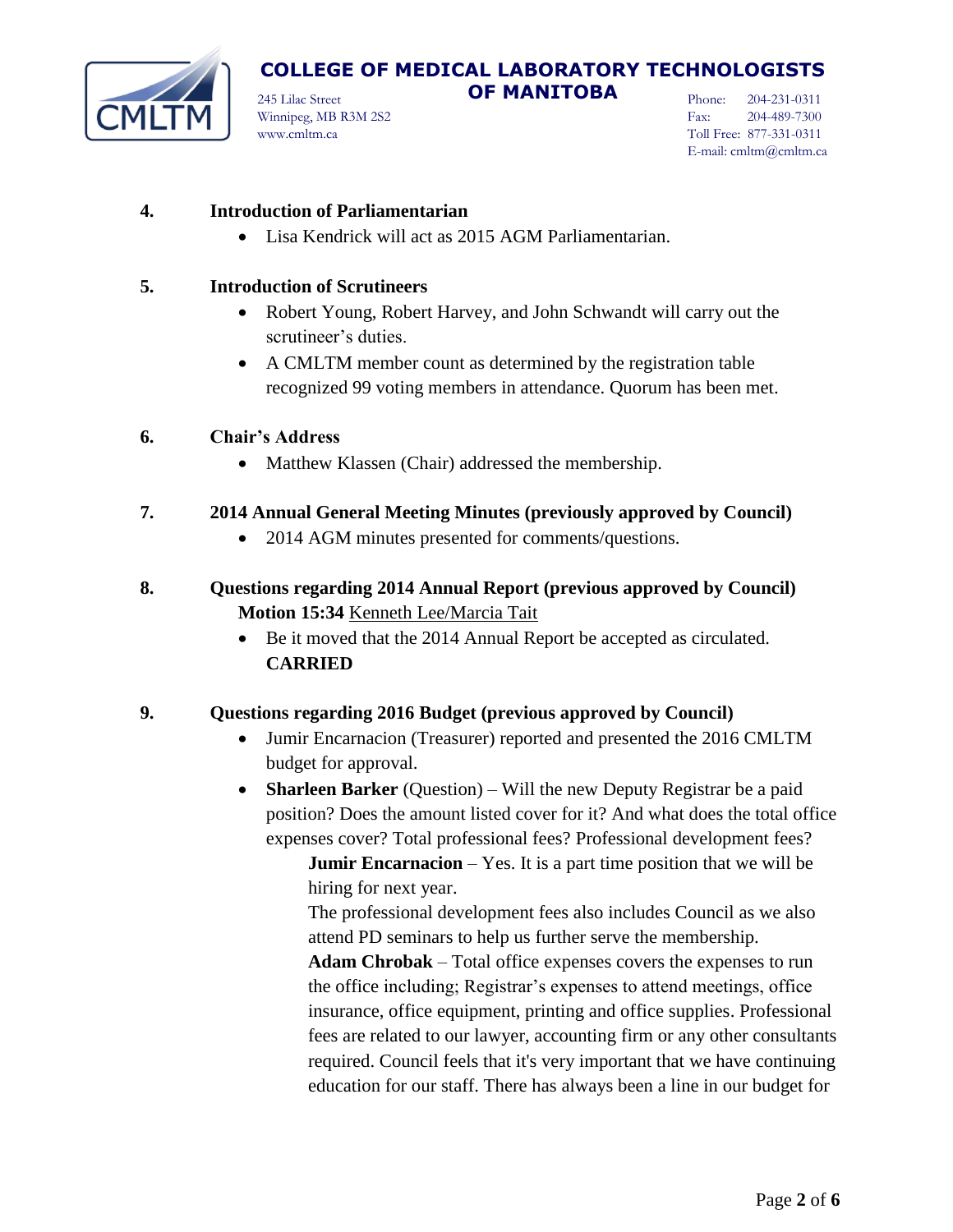

245 Lilac Street **OF MANITOBA** Winnipeg, MB R3M 2S2 www.cmltm.ca

Phone: 204-231-0311 Fax: 204-489-7300 Toll Free: 877-331-0311 E-mail: cmltm@cmltm.ca

professional development to be used by the Registrar and Janelle (Administrative Assistant) throughout the year.

- **Motion 15:35** D. Aleita Bernshine/Vetrina Elumba
- Be it moved that the Proposed 2016 CMLTM Budget be approved as circulated.

| In Favour        | 85 |
|------------------|----|
| <b>Opposed</b>   | 11 |
| <b>Abstained</b> | 3  |
| <b>CARRIED</b>   |    |

## **10. Appointment of Auditor**

**Motion 15:36** Debra Kiel/Beverley Wynne

• Be it moved that the PKBW Group Chartered Accountants & Business Advisors be appointed as the auditor for the 2015 CMLTM financial audit. **CARRIED**

## **11. Nomination Committee Report**

- Barbara Lyons announced that the Council has received only one nomination for Division One and no nominations for Division Two. The new members are as follows:
	- o Oleksandra Synova Division 1
	- o Erin Martin Division 2
	- o Barbara Lyons Division 2

**Motion 15:37** Ronald Monahan/Sandra Crowson

 Be it moved that the Nomination report and election results be accepted as presented.

## **CARRIED**

## **12. Legislation Changes – The Regulated Health Professions Act (Update)**

- Adam Chrobak reported the update on The Regulated Health Professions Act and that CMLTM will be part of the next phase of regulation review.
- Adam Chrobak spoke about the new Mentorship Program and how it is intended for anyone requiring assistance with preparing for the CSMLS Exams or adjusting to professional practice.
- Adam Chrobak spoke about the need to regulate Medical Laboratory Assistants (MLAs). An information session for the regulation of MLAs will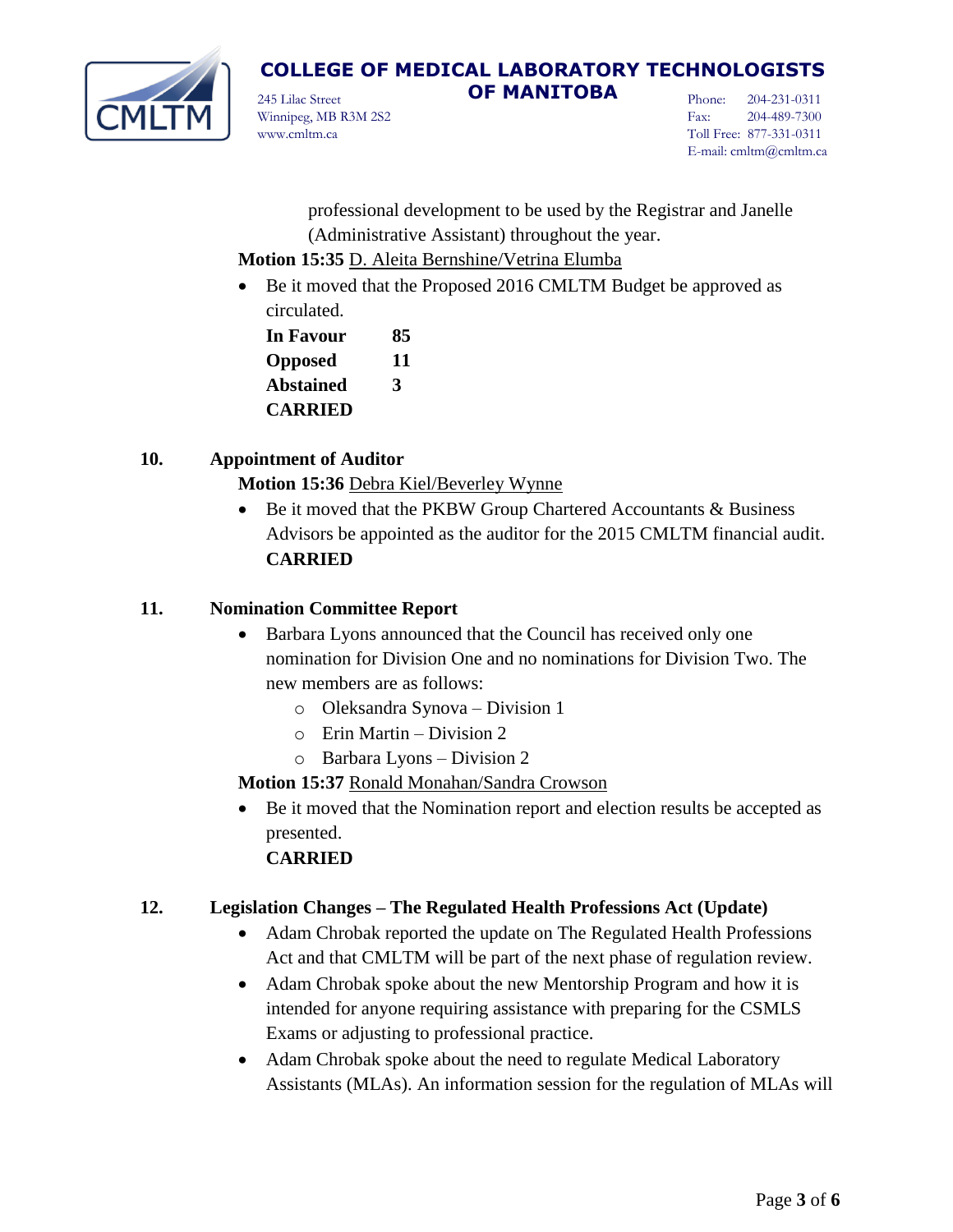

245 Lilac Street **OF MANITOBA** Winnipeg, MB R3M 2S2 www.cmltm.ca

Phone: 204-231-0311 Fax: 204-489-7300 Toll Free: 877-331-0311 E-mail: cmltm@cmltm.ca

be held on October 14<sup>th</sup> at the CMLTM office at 245 Lilac Street. Further information can be requested from Jumir Encarnacion (Vice-Chair).

### **13. Further Business**

### **At this time, items may be brought forth for future consideration by Council.**

 **Prashant John** – Regarding the deadlines for the MBA registration that Adam Chrobak (Registrar) is taking.

> **Adam Chrobak** – The MBA was started last year, but he has taken a temporary break from studies. Adam has up to 5 years to complete the degree.

 **Susan Gribben** – Further to the MBA. The College is paying for it. Is there anything in your contract that says you have to pay CMLTM back should you leave as soon as you're finished?

**Adam Chrobak** – Yes. There is a return of service agreement which is equivalent to 3 years of service once the degree has been completed.

 **Susan Gribben** – With the increase in fees and now the addition of the Records Checks. Will CMLTM's rates be increasing again soon because of the MLT shortage with the numbers that are passing the exam? As well, how much did we pay for the building?

> **Adam Chrobak** – The Records Checks are not CMLTM requirements, however are part of the requirements under the RHPA. Every profession under the RHPA will be required to collect the checks. In terms of the fees, Council always tries to maintain a fee that will sustain the CMLTM budget but not break our Members' budgets. The Government and CMLTM are both aware of the shortage in MLTs. CMLTM continues to inform the Government of the ongoing shortage of MLTs. Red River College has now expanded their MLS program and slightly increased the number of students. Employers have been recruiting MLTs from other provinces. Part of the Mentorship Program is dedicated to addressing the shortage by helping Internationally Educated MLTs (IEMLT) on their journey to having their credentials recognized in Canada.

The new building (245 Lilac Street) cost CMLTM \$615k to purchase. The purchase of the building on the surface may look like it will be a financial burden for CMLTM. However, in the long term it shall put CMLTM in a much better financial position.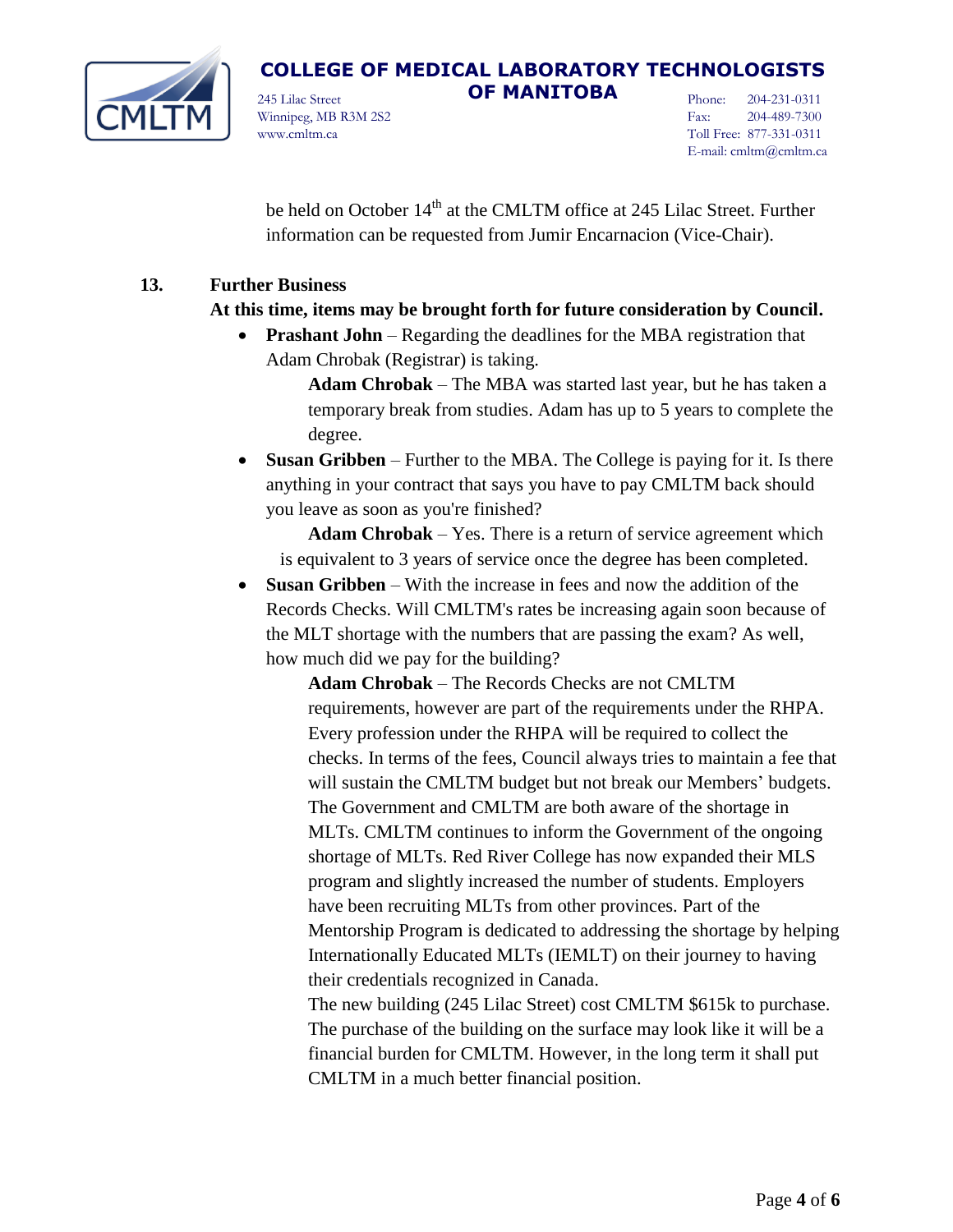

245 Lilac Street **OF MANITOBA** Winnipeg, MB R3M 2S2 www.cmltm.ca

Phone: 204-231-0311 Fax: 204-489-7300 Toll Free: 877-331-0311 E-mail: cmltm@cmltm.ca

**Barbara Lyons** – The PD line in the budget doesn't cover only the Registrar's MBA but also covers the professional development/training for members of CMLTM Council and Committees.

- **Ronald Monahan** Regarding the Records Checks, what do you do if something comes up in the records check or if someone doesn't submit one? **Adam Chrobak** – If we do not get your records check, you will not receive your Certificate to Practice card. If something comes up on your check; we did recently pass a policy that the Board of Assessors will review the charge and how it impacts your ability to practice.
- **Beverley Wynne** What is the valid time frame for the records checks? **Adam Chrobak** – Since this is the first time CMLTM is requiring the record checks, CMLTM will accept record checks dated in 2015. Exceptions have been made on a case by case basis determined by the Registrar. In the future, the window will be six months prior to submission.
- **Patricia Walsh** Do you need to submit the original copies? **Adam Chrobak** – Since we're going electronic, we have scanned all our files. We would prefer if you submit scanned PDF copies, otherwise originals would need to be picked up at the office once the documents have been scanned by CMLTM. CMLTM will not return original document by mail to members. You may scan the documents as a PDF and upload during online renewals. You may scan as a PDF and submit via e-mail. We will also accept submissions by fax.
	- **Barbara Thompson** When can we start renewing? **Adam Chrobak** – We'll be sending the renewal forms in the next few weeks and running the billing next week. Prior to that, online renewal will not be available.
- **Billy Senior** Regarding the Records Checks. Can we claim the fees for those on our income tax?

**Adam Chrobak** – I cannot answer that. You will need to ask your personal accountant.

 **Gillian Rimmer** – Records Checks are for whom? **Adam Chrobak** – Practicing members. If you are upgrading from Inactive, you will need to submit the Records Checks before you can start practicing again.